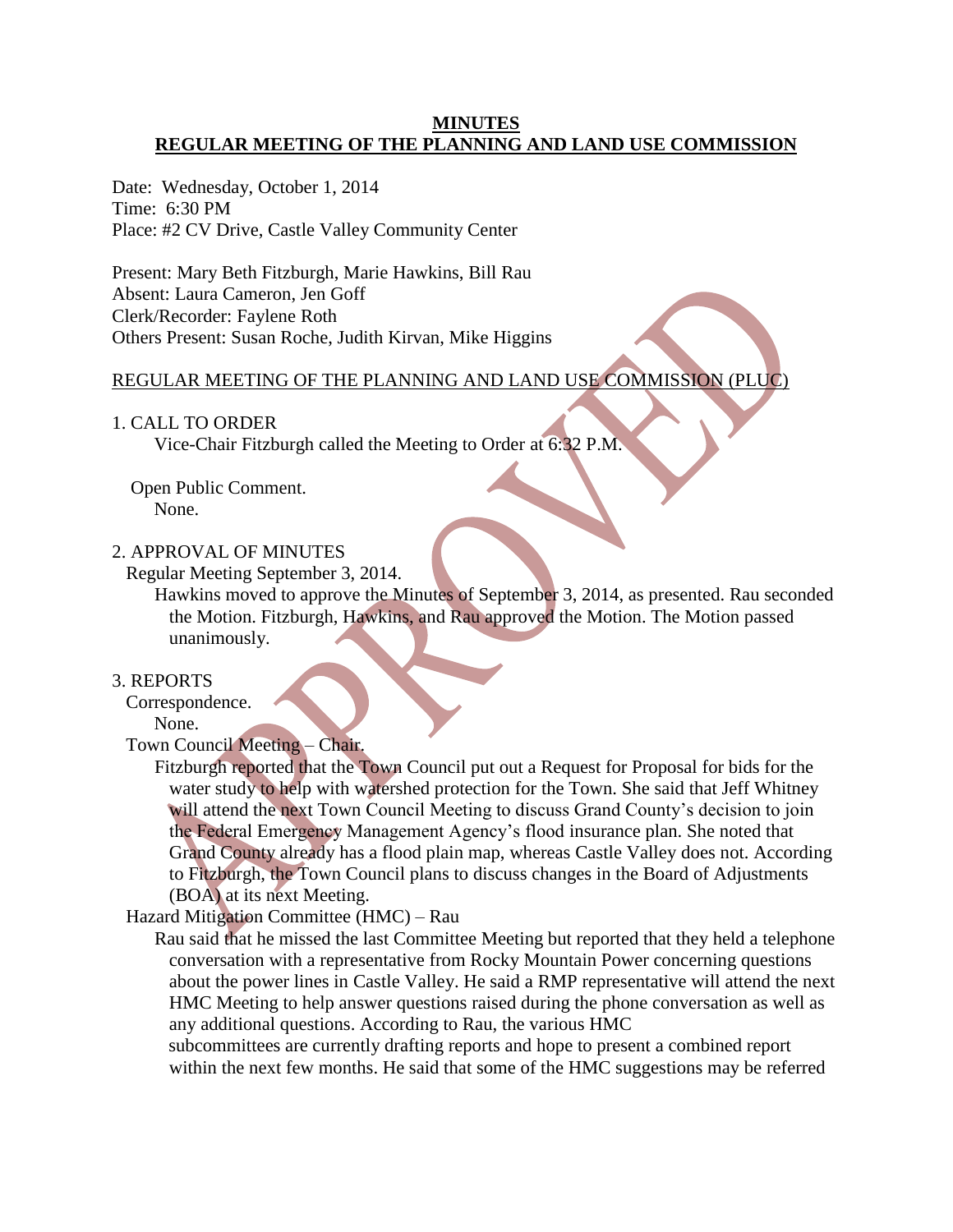to the PLUC for further attention. Rau was unable to outline specific questions presented to RMP since he was not present at the HMC Meeting.

#### Permit Agent.

Roth presented the Building Permit Report for September 2014 which included an electrical upgrade on Lot 124 and a studio on Lot 249. Rau questioned whether there was a limit on the size of studios. The permitted studio is 1252 S.F. Fitzburgh said there is no size limit. Roth asked for clarification on a lot owner's proposal to sell home-roasted coffee beans from his residence. Fitzburgh said that as a business it would require a Conditional Use Permit (CUP). PLUC Members generally agreed that casual sales would not require a CUP but noted that the roaster could not post his physical address. Procedural Matters.

Roth reported that she had emailed David Church, attorney for Utah League of Cities and Towns, to determine if Utah State Law restricts who must sign prepared Minutes when the Chair is absent and who may attest to the signing of the Minutes. According to Roth, Church replied that local policy—not state law—determines who signs the Minutes and who attests to them. PLUC Members agreed that future Minutes would be signed by the Chair unless his/her absence was prolonged and that the PLUC Clerk would attest to the Chair's signature.

## NEW BUSINESS

None.

# UNFINISHED BUSINESS

4. Discussion and possible action re: assess the effectiveness of the Town's current appeal authority of a three member Board of Adjustments, consider alternate forms and determine the form that best meets the community's long-term need for a fair and effective appeal authority (tabled).

 Rau moved to untable Item 4. Hawkins seconded the Motion. Fitzburgh, Hawkins, and Rau approved the Motion. The Motion passed unanimously.

 Fitzburgh expressed her support for Rau's suggestion that the PLUC recommend to the Town Council that they find a single person to act on variances and appeals within the Town boundaries. She reported that she had talked with Cameron who also supported this approach. Fitzburgh had not talked with Goff so did not know her opinion.

 Fitzburgh favors selecting a person with legal expertise. She read from the Appeal Authority Ordinance for Morgan County, Utah, for which Meg Ryan of Utah League of Cities and Towns serves as Appeal Authority: "The appeals and variance hearing officer shall, as a minimum, have such training and experience as will qualify them to conduct administrative or quasi-judicial hearings regarding land use, land development, and regulatory codes dealing with issues related to land use." According to Fitzburgh, Morgan County is a small-populated rural community. Fitzburgh suggested that the Town hire an attorney to serve as Appeal Authority for Castle Valley. She mentioned Christina Sloan (Moab attorney)—who has handled land-use issues for the Town—as a possible candidate. Fitzburgh read further from the Morgan County Ordinance: "The appeals and variance hearing officer shall be considered an independent contractor; and as such will enter into a yearlong contract for services at the beginning of each appointed term."